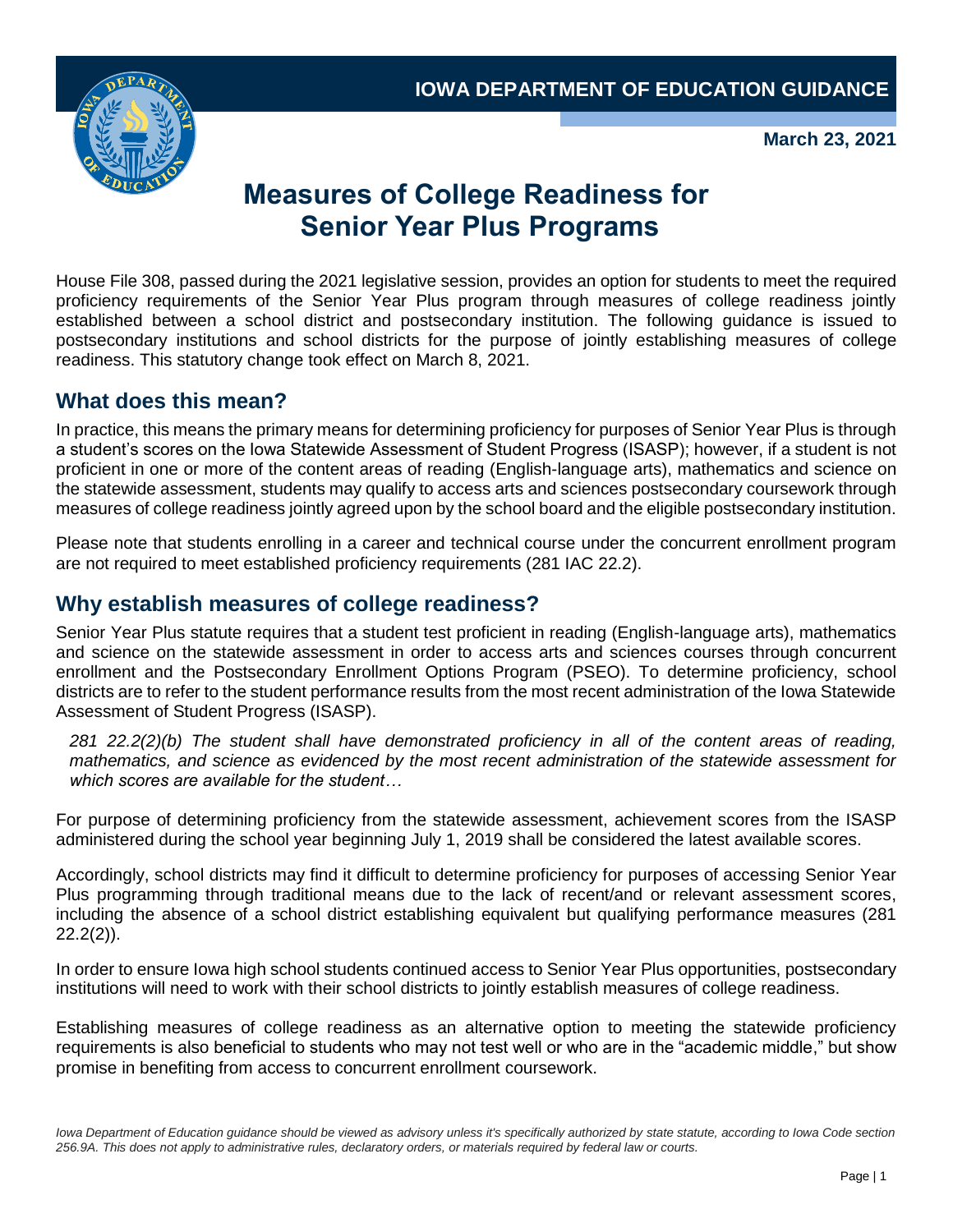### **Measures of College Readiness**

Measures of college readiness established should demonstrate an equivalent level of proficiency as the statewide assessment benchmark for reading (English-language arts), math and science and align to measures of college readiness used by the postsecondary institution. The measures of college readiness should be implemented consistently across school districts to ensure equitable access is maintained for all students.

Therefore, the Department strongly encourages postsecondary institutions, in cooperation with their school district partners to jointly establish the measures of college readiness as outlined below. One or more of these measures can be used collectively to create a more complete understanding of a student who does not test proficient on the statewide assessment to demonstrate their college readiness and may be utilized when determining placement for Senior Year Plus opportunities.

Postsecondary institutions are granted flexibility to be specific about required testing requirements as well as add additional measures of college readiness; however, the standards that are set for testing requirements and any additional measures should not be higher than what is expected for a traditionally enrolled freshman student attending the postsecondary institution.

Institutions should incorporate these agreed-upon measures of college readiness into formal contracts to ensure transparency and consistent application across all students. These contracts should be approved by the board of the respective institutions.

#### 1. **Testing**:

- a. The student shall satisfy admissions placement and/or entrance requirements established by the postsecondary institution, **or**
- b. Complete the ACT or SAT assessment (or other college readiness exam). Acceptable placement scores should be established by the postsecondary institution and applicable to the intended course enrollment (discipline/subject specific), **or**
- c. Have a RIT score equivalent to the  $41<sup>st</sup>$  percentile or higher (rating of average) on most recent administered Measure of Academic Progress (MAP) test and applicable to the intended course enrollment (discipline/subject specific).
- 2. **Proficiency in the corresponding content area on most recent administration of the statewide assessment**.
	- a. Example: If the student tested proficient in English language arts, but not math or science the student would be eligible to access humanities and social/behavioral science coursework but not STEM.

#### 3. **Individual review of student transcripts**.

Does the student show progress in improvement in coursework? Are grades improving over time? Evaluation of a student's transcript may be reviewed in entirety or may be evaluated within a specific discipline or subject area.

#### 4. **Coursework**:

- a. The student shall have previous high school course performance of a "C" of higher linked to the intended college course enrollment (discipline/subject specific), **or**
- b. Student success in prior concurrent enrollment coursework of a "C" or higher (inclusive of *all successes*; including CTE coursework), **or**
- c. The student's coursework may be assessed as proficient by the high school counselor or team of faculty/staff using a related coursework portfolio, **or**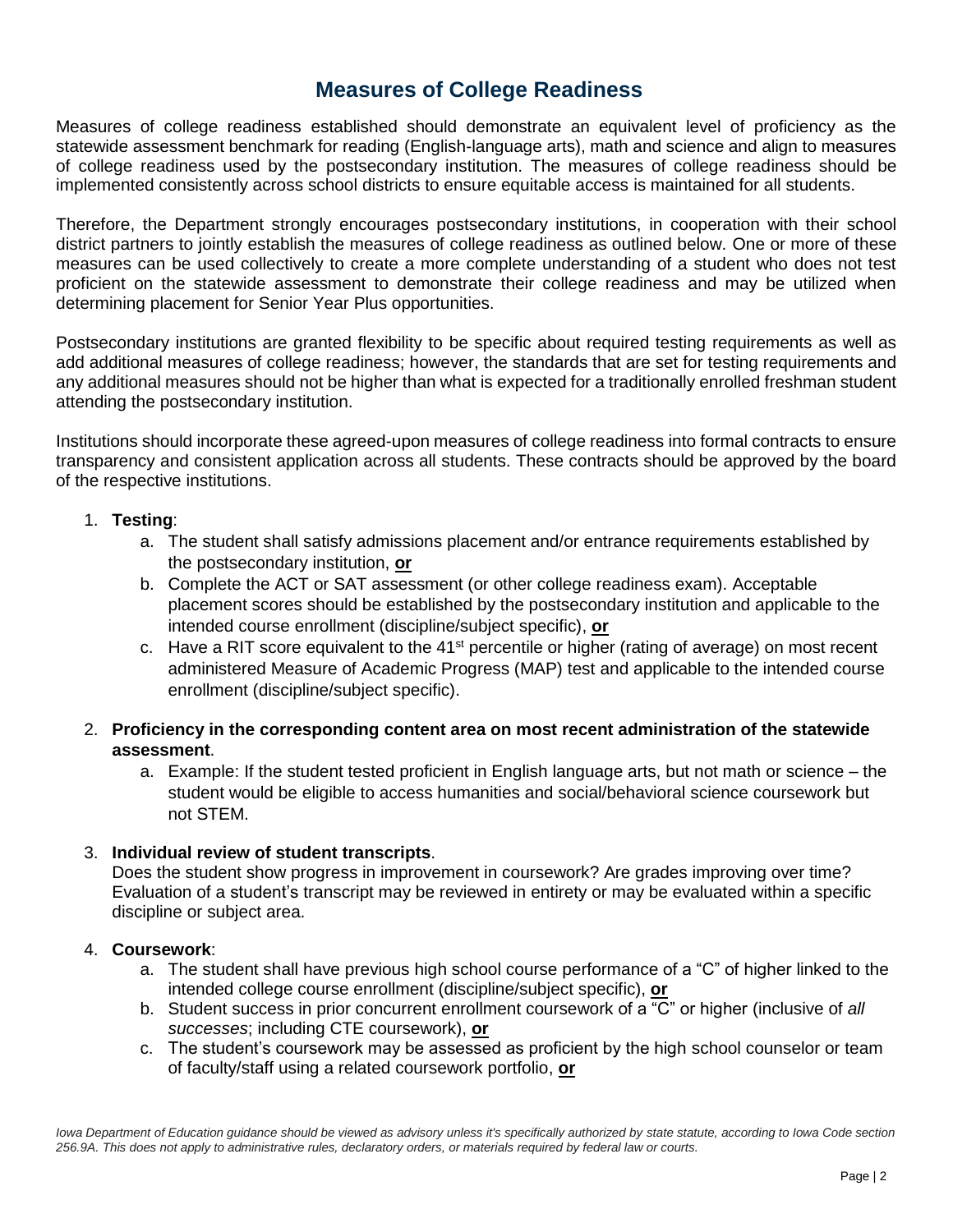d. Proficiency in previous corresponding high school coursework based on a standards-based grading system, this would be a score of a "3" or "4" which indicates proficiency in most standards-based grading systems.

#### 5. **Grade Point Average (GPA)**:

- a. The student's GPA shall show improvement over time versus a certain point on a four-point scale, **or**
- b. Have a high school GPA of 2.0 in the corresponding discipline or subject area, **or**
- c. Have a cumulative high school GPA of 2.0, **or**
- d. Utilize the GPA established by the postsecondary institution which reflects that of traditionally admitted first-time freshmen within the corresponding discipline or subject area.

# **Nonacademic Measures of College Readiness**

Critical behaviors needed for success in college often include those aligned to nonacademic measures. School counselors and academic advisors play a critical role in helping students understand the rigor and expectations of college-level coursework in order for students to be adequately prepared to be successful in these opportunities.

The nonacademic measures of college readiness provided below would be appropriate to use when advising students and assist in determining college readiness. These measures *should not* be used alone in determining whether a student should access Senior Year Plus opportunities as they are less objective than the academic measures listed above or the assessment scores students will have received to demonstrate proficiency through the ISASP. Rather, these measures may be utilized in conjunction with both assessment test scores and measures of college readiness to look at a student holistically and to help guide conversations with students when discussing course opportunities.

- 6. **High school discipline specific instructor recommendation**.
- 7. **The student's skills may be assessed as proficient by a high school counselor or teacher using the following criteria**:
	- a. Maturity
	- Demonstrates self-advocacy and communication of academic needs
	- Successfully manages academics, work, extracurriculars and other commitments
	- **EXE** Takes responsibility for their learning and success
	- b. Academic skills or standing
	- Satisfactory attendance record
	- Successfully completes related high school coursework
	- Completes assignments by due date, including assigned readings
	- Demonstrates self-motivation as a learner
	- c. Personal traits/dispositions
	- Demonstrates respect for others
	- Exhibits intellectual curiosity and openness to new ideas
	- Works well as part of a team
	- Demonstrates honesty and ethical decision-making
	- Willingness to devote time each week outside of class to study, review and prepare for coursework
- 8. **Monitored academic support from a counselor, teacher or designated staff member at the secondary or postsecondary institution**. Research indicates that students who may fall below what is deemed "college ready", but are close to college-ready range, are likely to succeed in college-level coursework with additional academic support.

Iowa Department of Education guidance should be viewed as advisory unless it's specifically authorized by state statute, according to Iowa Code section *256.9A. This does not apply to administrative rules, declaratory orders, or materials required by federal law or courts.*